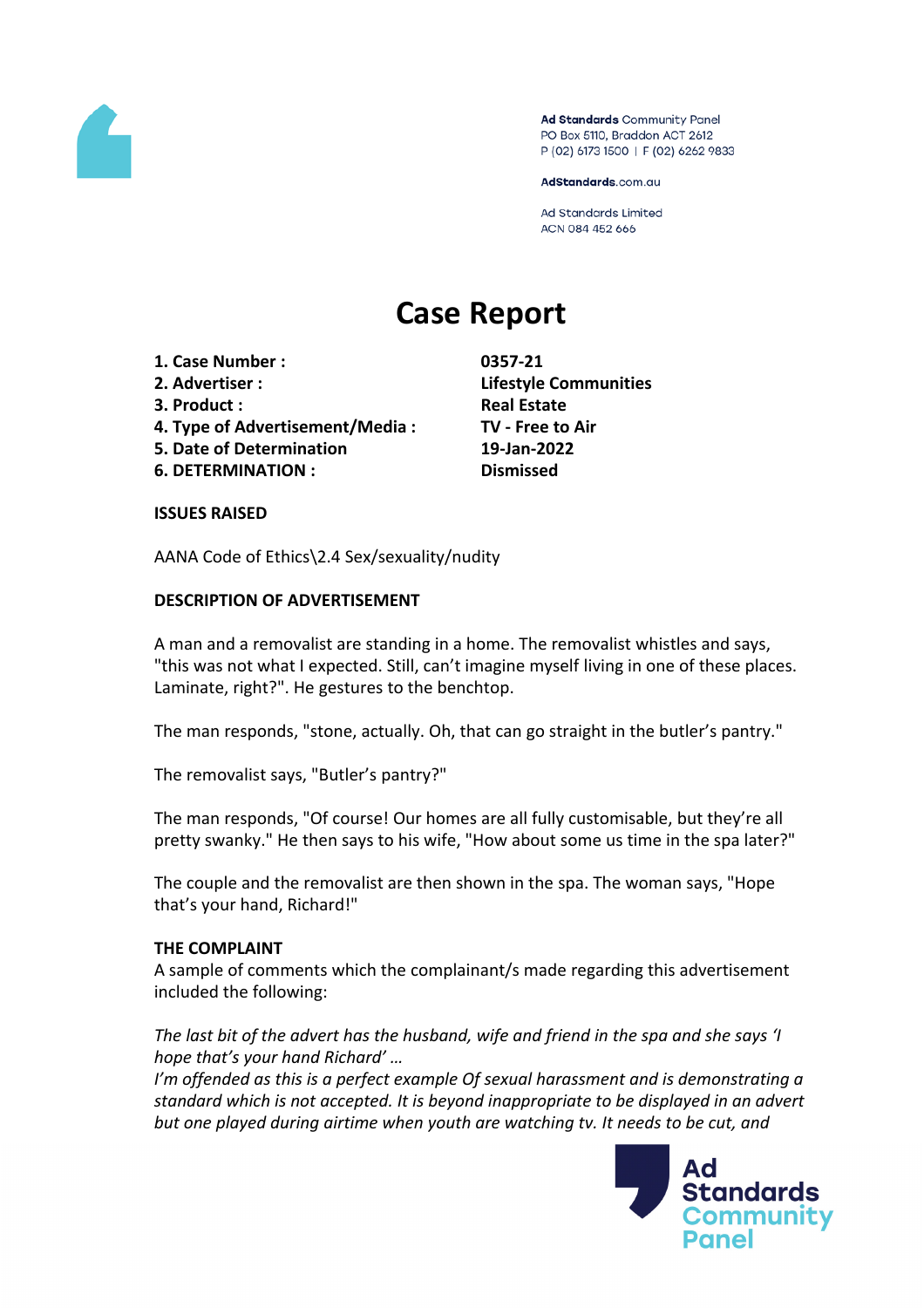

*adds no value to the product or service being advertised, and while might be funny in a private setting or drama series this is not such a place for this.*

It's intended to be a joke, but at the end the 3 characters are in a spa together and the *women says, 'I hope that's your hand Daryl (or name of husband). The tradesman smirks to indicate it is his hand. This normalises sexual harassment and sexual abuse as a joke. This is being shown when kids and adults are watching and is just another way to normalise this behaviour.*

## **THE ADVERTISER'S RESPONSE**

Comments which the advertiser made in response to the complainant/s regarding this advertisement include the following:

*In response to complaints received under Section 2 of the AANA Advertiser Code of Ethics, for consideration at the forthcoming meeting of the Ad Standards Community Panel:*

- *2.1 - Discrimination or vilification. Not relevant.*
- *2.2 - Exploitative or degrading. Not relevant.*
- *2.3 – Violence. Not relevant.*
- *2.4 - Sex, sexuality and nudity. Not relevant.*
- *2.5 – Language. Not relevant.*
- *2.6 - Health and Safety. Not relevant.*
- *2.7 - Distinguishable as advertising. Not relevant.*

*The intention of this TVC is to illustrate 'move in day'; the third instalment of a series of TVCs chronicling the downsizing journey of a couple who have moved from their family home into one of our communities. Throughout the series, 'Richard' and 'Donna' are portrayed as a warm and loving couple, underpinned by a selfdeprecating, dry sense of humour; all inherent characteristics of the Lifestyle Communities brand and consistent with the archetypal Lifestyle Communities customer. The couple have appeared on our screens since February 2021.*

## **THE DETERMINATION**

The Ad Standards Community Panel (the Panel) considered whether this advertisement breaches Section 2 of the AANA Code of Ethics (the Code).

The Panel noted the complainant's concern that the advertisement normalises sexual harassment.

The Panel viewed the advertisement and noted the advertiser's response.

**Section 2.4: Advertising shall treat sex, sexuality and nudity with sensitivity to the relevant audience.**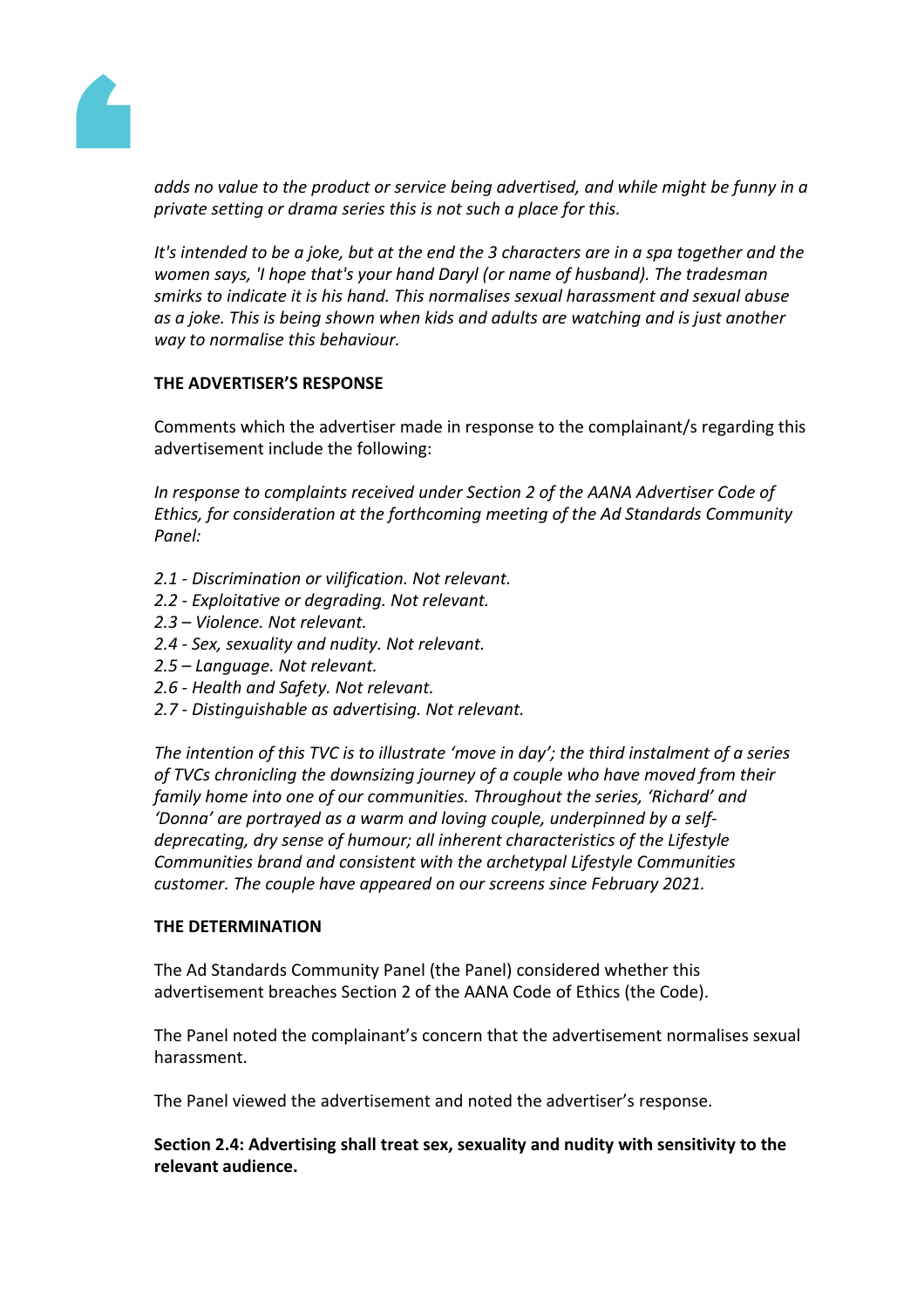

## **Does the advertisement contain sex?**

The Panel considered whether the advertisement contained sex. The Panel noted the definition of sex in the Practice Note is "sexual intercourse; person or persons engaged in sexually stimulating behaviour".

The Panel noted that the advertisement does not depict sex.

#### **Does the advertisement contain sexuality?**

The Panel noted the definition of sexuality in the Practice Note is "the capacity to experience and express sexual desire; the recognition or emphasis of sexual matters".

The Panel considered that the advertisement uses humour suggestive of a woman being touched under the water of a spa, and considered that this was a recognition of sexual matters and that the advertisement did contain sexuality.

#### **Does the advertisement contain nudity?**

The Panel noted that the definition of nudity in the Practice Note is "the depiction of a person without clothing or covering; partial or suggested nudity may also be considered nudity".

The Panel noted that the final scene in the advertisement depicts three people in a spa, with the two men being shirtless and the woman wearing a swim top. Although the people are appropriately dressed for the activity the advertisement could be seen to contain partial nudity.

## **Are the issues of sexuality and nudity treated with sensitivity to the relevant audience?**

The Panel noted that the definition of sensitivity in the Practice Note is "understanding and awareness to the needs and emotions of others".

The Panel considered that the requirement to consider whether sexual suggestion is 'sensitive to the relevant audience' requires them to consider who the relevant audience is and to have an understanding of how they might react to or feel about the advertisement.

The Panel noted that this television advertisement had been given a P rating by ClearAds meaning the advertisement may be broadcast at any time of day, except during P and C programs or adjacent to P or C programs. The Panel considered that the advertisement could still be played during G rated programming and the relevant audience would therefore be broad and would likely include children.